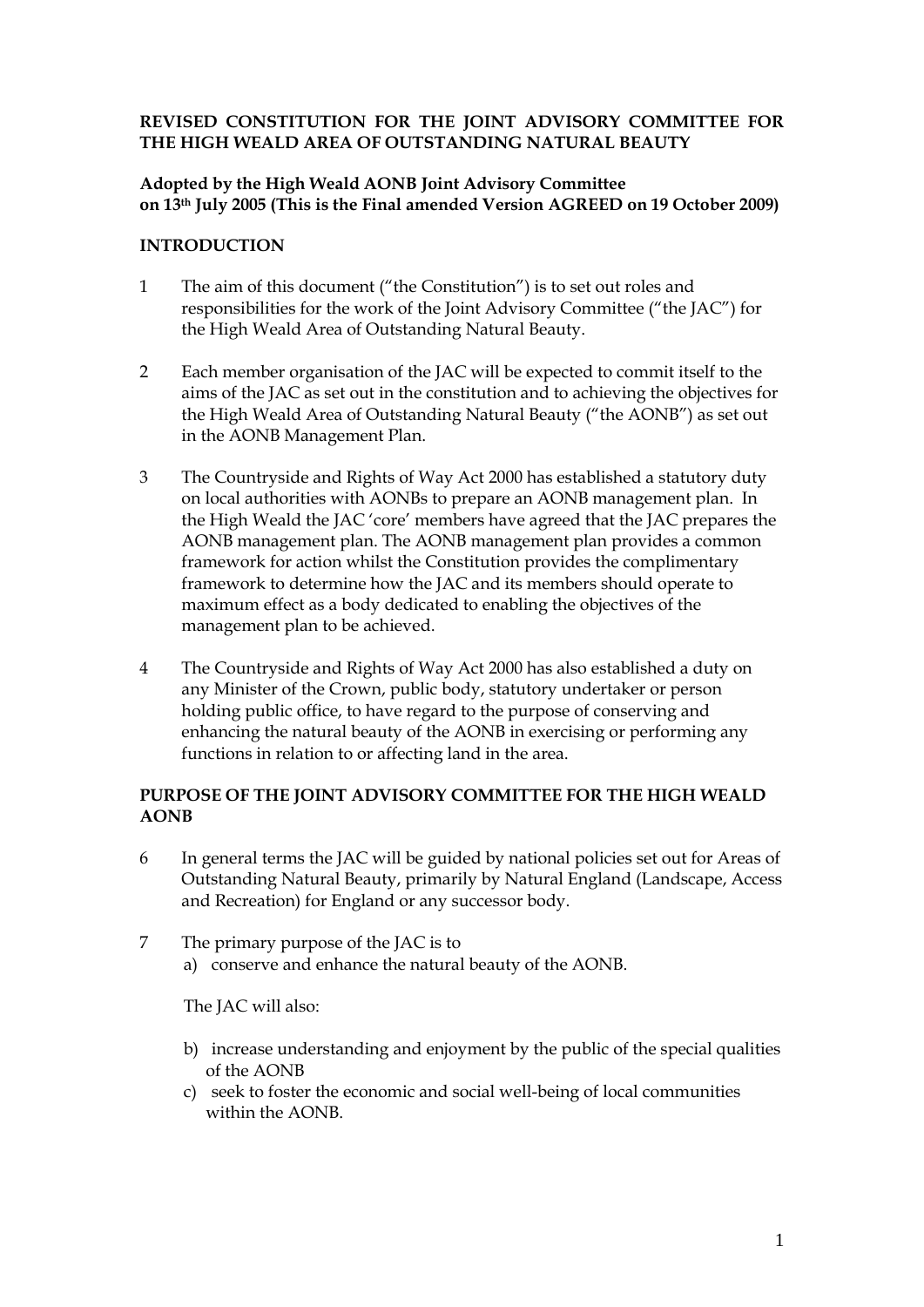# **ROLE OF THE JAC**

- 8 The JAC is primarily an advisory body (not a planning authority or an executive body) acting as a catalyst and facilitator in making recommendations to its constituent bodies and other organisations on policies and the allocation of resources in relation to the protection and enhancement of the AONB. The constituent bodies are those listed in paragraph 21 . These bodies shall be referred to in the Constitution as "the Constituent Bodies". The JAC prepares the AONB management plan, for adoption by the local authorities, and oversees its implementation. The JAC also plays a significant part in developing an image and sense of identity for the AONB and developing and supporting initiatives for conservation within it.
- 9 The JAC will recognise the following principles:
- a) the long term protection of the AONB can only occur if those who live and work in or close to the area, or visit it for recreational purposes, recognise its values and support efforts to conserve them.
- b) public and political support depends on identifiable achievements leading to a recognition that the JAC and the activities which it generates add value to the conservation of natural beauty in the area.
- c) the resources it can deploy directly itself will be relatively limited, but can, if well directed, be of great value in raising awareness, catalysing action by others and attracting support from sponsors such as Natural England (Landscape, Access and Recreation) or successor body.
- d) that long-standing social, economic and environmental interrelationships are integral to the High Weald's character and vitality.
- 10 The JAC will provide advice relevant to its purposes (paragraph 7 above) and terms of reference (paragraph 11 below).

# **TERMS OF REFERENCE**

- 11 The terms of reference of the JAC will be as follows:
- a) To co-ordinate and assist the work of the Constituent Bodies in the implementation of the AONB management plan, and in particular, to develop practical measures to:
- conserve and enhance the natural beauty of the AONB;
- promote understanding of the unique identity of the AONB recognising and respecting locally distinctive landscape character and habitats in the implementation of planning and management policies;
- encourage, where appropriate, quiet enjoyment of the AONB;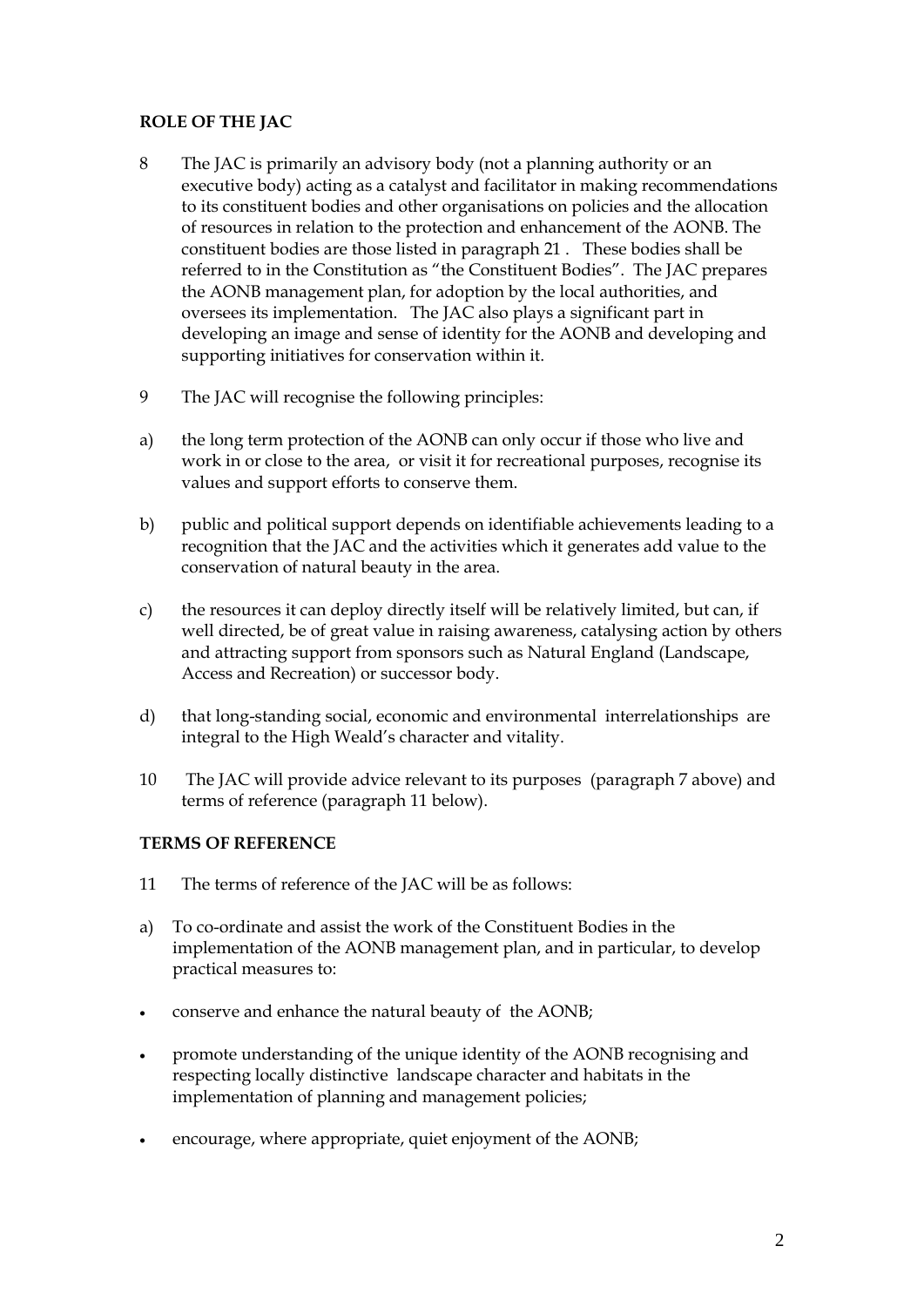- enable sustainable development which supports the economies and social wellbeing of the area and its communities provided that it does not conflict with the aim of conserving and enhancing natural beauty, which includes biodiversity, landscape quality and cultural heritage
- b) To promote the objectives of the designation of the AONB and to act as a forum for the discussion of major issues affecting the character of the AONB.
- c) To seek to secure sufficient funding to meet its overall aims and objectives for effective management of the AONB, and to manage its own devolved budget.
- d) To encourage the Constituent Bodies and other organisations to adopt complementary policies which help achieve the Constituent Bodies AONB policies as set out in the adopted AONB management plan.
- e) Promote awareness and support for the AONB both locally and nationally.
- f) To advise and inform relevant bodies of the activities of the JAC in order to raise the profile of the AONB locally and to support national efforts to enhance the profile of Areas of Outstanding Natural Beauty.
- g) To provide a source of expertise and information on the AONB, its conservation and enhancement.
- 12 Any changes in its terms of reference shall be considered formally by the JAC and agreed by all of the local authorities amongst the Constituent Bodies.
- 13 The JAC shall set up, and decide on the terms of reference, of any panels or working groups it considers necessary or appropriate for the performance of its functions.
- 14 The JAC may recommend and approve the appointment of such staff as it considers appropriate to carry out its work, the funding of such posts to be agreed by those members described in paragraph 21a.
- 15 The JAC will produce an annual report of its activities to be distributed to all members and other interested parties.

# **PRESIDENT AND PATRONS**

- 16 Distinguished local people with an interest in the High Weald may be invited to be president or patrons of the High Weald AONB, to act as a figurehead for the area, representing the High Weald locally, regionally and nationally to the general public, politicians, businesses and to the media.
- 17 A President and patrons will be appointed for a term of 2 years with an option of renewal by mutual agreement. The President becomes a co-opted member of the JAC on appointment.
- 18 Recruitment of President and patrons will be through advertisement with selection undertaken by the Management Board.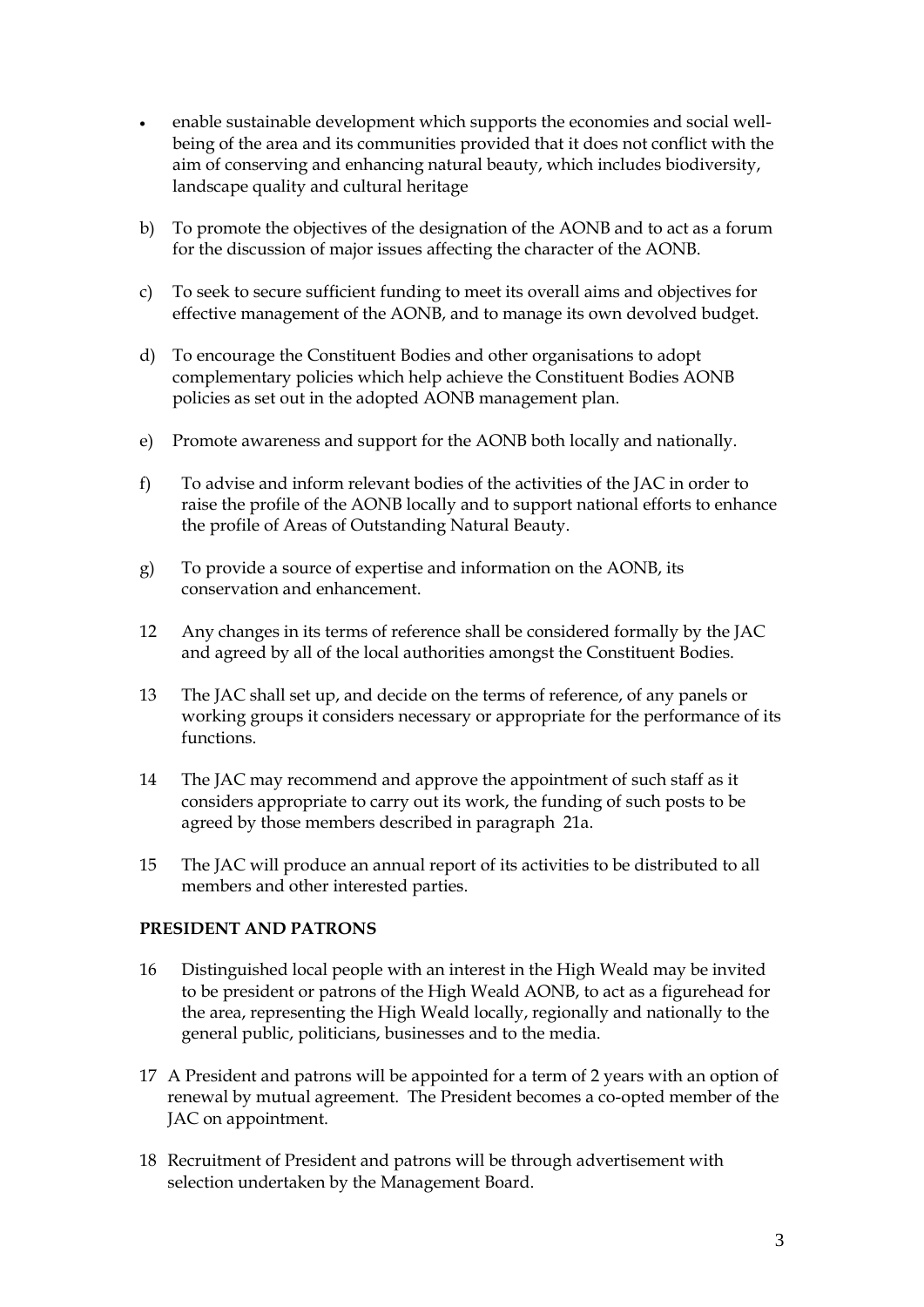19 Reasonable expenses incurred by the President or patrons in carrying out their duties will be reimbursed by the JAC.

### **MEMBERSHIP**

- 20 The strength of the JAC will be in the scale and breadth of its membership. All members should be willing and able to contribute to the aims of the JAC by virtue of either financial resources, influence, expertise or commitment of time.
- 21 The membership will be divided into the following two categories:
- (a) The principal partners ("the funding Members ") which will comprise:
	- (i) Natural England
	- (ii) East Sussex County Council
	- (iii) West Sussex County Council
	- (iv) Kent County Council
	- (v) Surrey County Council
	- (vi) Tandridge District Council
	- (vii) Horsham District Council
	- (viii) Mid Sussex District Council
	- (ix) Wealden District Council
	- (x) Rother District Council
	- (xi) Hastings Borough Council
	- (xii) Tunbridge Wells Borough Council
	- (xiii) Sevenoaks District Council
	- (xiv) Ashford Borough Council
	- (xv) Tonbridge and Malling Borough Council
	- (xvi) Crawley Borough Council
- (b) The advisory partners ("the Non-funding Members"), who will be other government and voluntary agencies who have a significant role in the area covered by the AONB and, who in the opinion of the JAC are likely to be able and willing to make a contribution. The non-funding members will not have voting rights on financial matters.

*The non-funding Members currently comprise Country Landowners Business Association, National Farmers Union, English Nature, The Forestry Commission, Action in Rural Sussex*

- 22 The JAC may appoint, or co-opt for specific issues, other organisations or individuals who it considers to have relevant experience, and who it believes can make a significant contribution to the general aims of the JAC. There will be up to eight advisory Members.
- 23 The Management Board will make recommendations to the JAC on the appointment of Non-funding Members.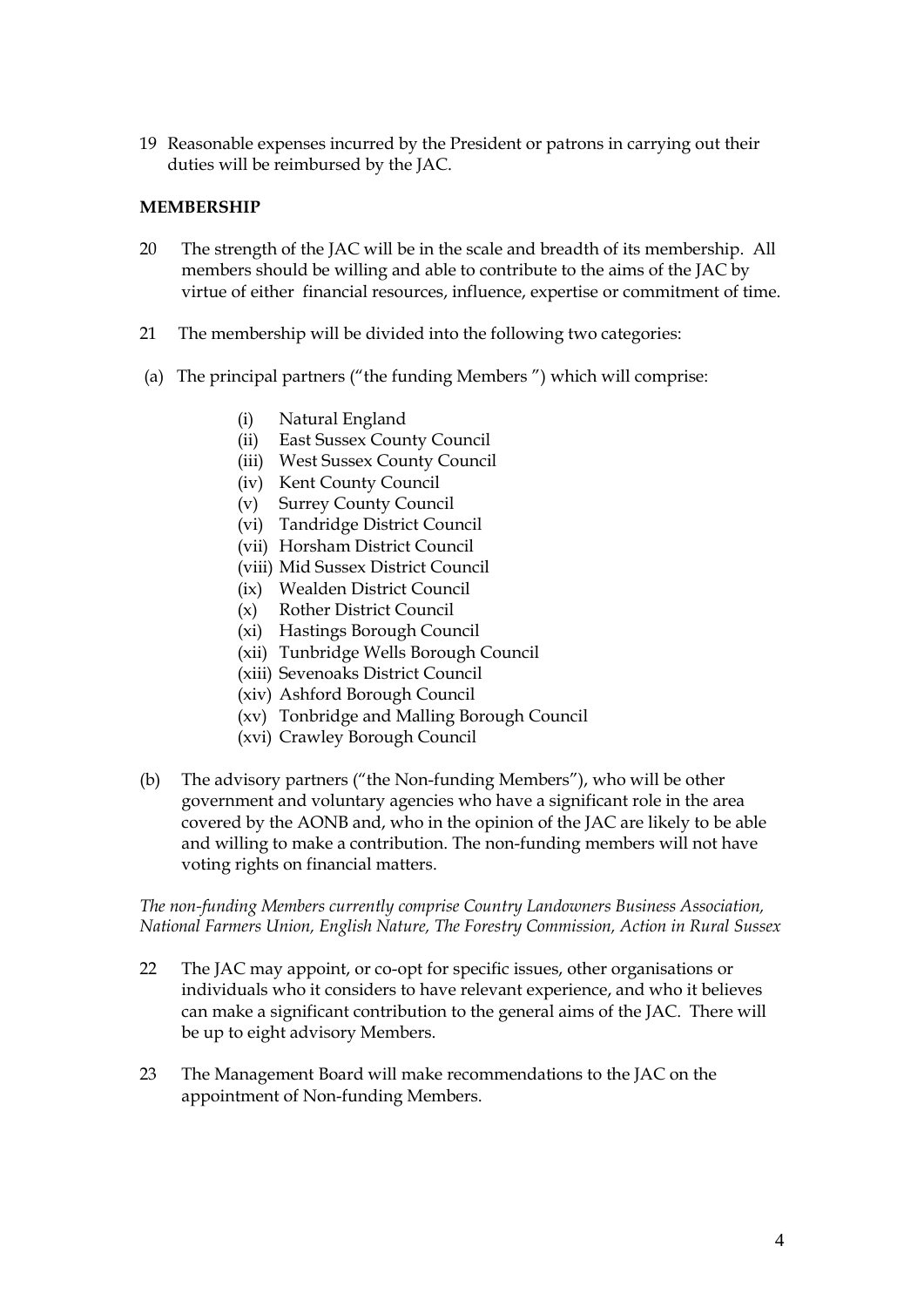### **MEMBERSHIP REPRESENTATION**

- 24 The Members will be entitled to nominate one representative each to the JAC. For the JAC to operate effectively and with maximum influence it is essential that appropriate representatives are appointed. For local authorities this is usually expected to be an elected member, board member or senior official. For other organisations the nominated member should have appropriate authority to represent the views of that organisation. Each representative is expected to be properly briefed and to have the necessary authority to contribute to effective decision-making on relevant matters.
- 25 Funding Members will decide on the period of office of their representative(s) on the JAC and shall so notify the secretariat - described in paragraph 41.
- 26 Non-Funding Members will be appointed for a period of office of two years.
- 27 Representatives of local authorities amongst Members must be elected members of that authority.
- 28 All of the Members will be expected to appoint a deputy member or to proxy an officer to attend meetings of the JAC or participate in associated activities.
- 29 Representatives of local authorities amongst the Members may be accompanied by an officer of that local authority who will attend meetings in a non-voting capacity unless proxied by a member. Exceptionally more than one officer from an individual authority may attend.
- 30 Appropriate officers of the Non-funding Members may also attend meetings of the JAC in a non-voting capacity to offer professional advice.
- 31 All of the Members will endeavour to ensure their organisation is represented at all meetings of the JAC.
- 32 The JAC may review its membership as and when it considers necessary.

### **ROLE OF MEMBERS**

- 33 a) The Members will be expected to:
	- (i) make an appropriate financial contribution (funding members) and support the aims and priorities of the JAC.
	- (ii) participate fully in strategic planning and JAC projects.
	- (iii) disseminate and promote the policies set out ,and in relation to, the AONB management plan within their own organisation and externally, as appropriate.
	- (iv) disseminate and advocate any other agreed approach of the JAC within their own organisation and externally, as appropriate *e.g. JAC criteria for allocation of grant aid .*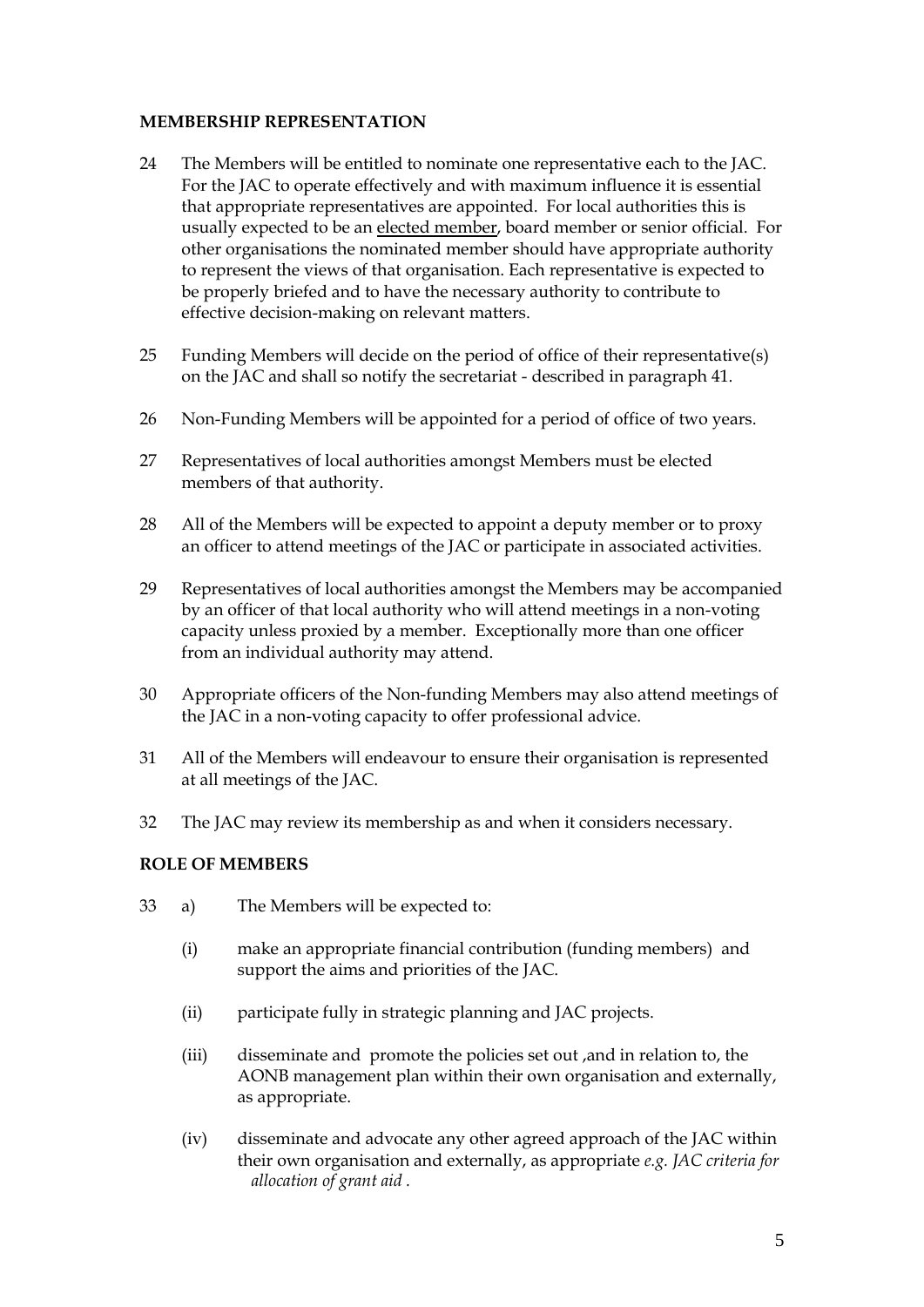- (iv) send appropriate senior representatives, or, in the case of local authorities, elected members, properly briefed, to meetings.
- 34 With the agreement of the JAC, Members may take on specific roles. These roles include representing the High Weald JAC at a national and regional level and championing specific AONB projects at a local level.

### **CHAIRMAN AND VICE CHAIRMAN OF COMMITTEE**

- 35 The Chairman of the JAC (" the Chairman") will be appointed from the local authority funding Members. The Chairman will hold office for a term of up to two years. The Vice Chairman will be appointed following the same principles. The Chairman and Vice Chairman will be appointed at the applicable Autumn Meeting, or if there is a vacancy at the next meeting of the JAC. A Chairman of the JAC shall not be eligible for re-appointment as the Chairman where, immediately before the date in question the Chairman has served as Chairman for three consecutive terms. The Chairman or Vice-Chairman may be removed from office by a majority vote of the JAC.
- 36 In the event of neither the Chairman nor the Vice Chairman being present at a meeting of the JAC, a representative of one of the Core Members present shall be elected to chair the meeting.
- 37 The AONB Director will be appointed by the host authority on the recommendation of the Chairman/ Vice-Chairman (on behalf of JAC).

### **NUMBER AND FREQUENCY OF MEETINGS**

- 38 The JAC will normally meet twice a year, once in the spring/summer and once in the autumn/winter, or at such other times as it may determine.
- 39 Special or extraordinary meetings may be arranged by the secretariat (see paragraph 41), following consultation with the Chairman.
- 40 The meetings will normally be a day long and consist of a business meeting in the morning and seminars, tours and site visits relevant to its work in the afternoon. Other organisations and individuals will be invited to the afternoon meetings to enable the JAC to engage in dialogue with them on achieving management plan objectives.
- 41 The secretariat for the JAC shall be provided by one of the core members. The service will be reviewed and agreed every three years and will be an operational cost to the JAC.

*East Sussex County Council currently provide secretariat support.*

### **DECISION MAKING**

42 Wherever possible, decisions made at the JAC will be by means of consensus. In the event of a vote being necessary, voting will be by a show of hands and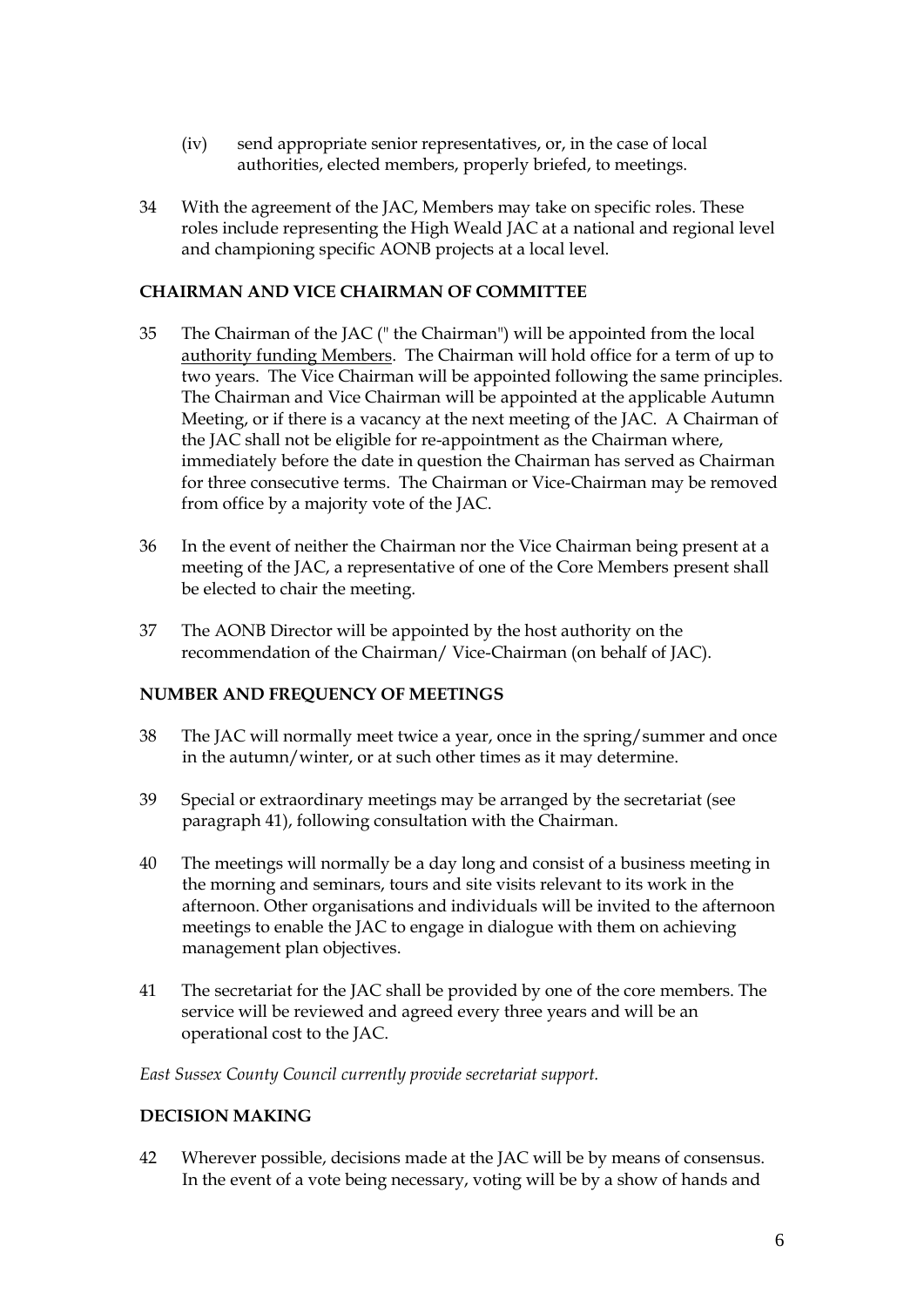decisions reached will be based on the majority of votes cast for or against a particular proposal. In the event of the voting being equal, the Chairman of the JAC will have a second or casting vote, but in the event of the Chairman choosing not to exercise the second or casting vote, the proposal in question will fail. Only the funding members will be entitled to vote on matters having a financial implication to the JAC.

43 The quorum of the JAC will be one third of the organisations which make up the Members.

### **BUSINESS TO BE DEALT WITH AT MEETINGS**

- 44 Agenda for meetings of the JAC setting out the business to be dealt with will normally be despatched to members seven working days in advance of the meeting.
- 45 The Chairman's agreement will be sought prior to dealing with any urgent items of business or any other business not listed on the agenda for meetings of the JAC.
- 46 Meetings of the JAC shall be conducted in accordance with the standing orders of the authority providing secretariat to the JAC, unless or until the JAC decides otherwise.
- 47 A draft JAC budget will be presented to the funding members for approval at the JAC's autumn/winter meeting, after which the budget will be circulated to member authorities for comment. A final budget will be presented to funding members for approval at the Partnership's spring/summer meeting.

# **DELEGATED AUTHORITY**

- 48 In between JAC meetings the JAC can delegate to the Chairman/ Vice-Chairman and Management Board the power to take decisions on their behalf. Decisions that have been made will be reported to the next JAC meeting within a Management Board report.
- 49 Decisions to be made by the Management Board will include
- a) Appointment of the AONB Director
- b) Approval of Statutory Accounts
- c) Approval of revised budget forecasts for the current financial year (within the overall budget agreed by the JAC)
- d) Approval of external funding bids
- e) Approval of grant awards within criteria set by the JAC

# **MANAGEMENT BOARD**

50 The JAC will establish a Management Board. The Management Board will consist of the Chairman and Vice-Chairman of the JAC, the representative of the Natural England, Board Members will be appointed annually at the JAC's autumn/winter meeting. Nominations for the Board Members will be received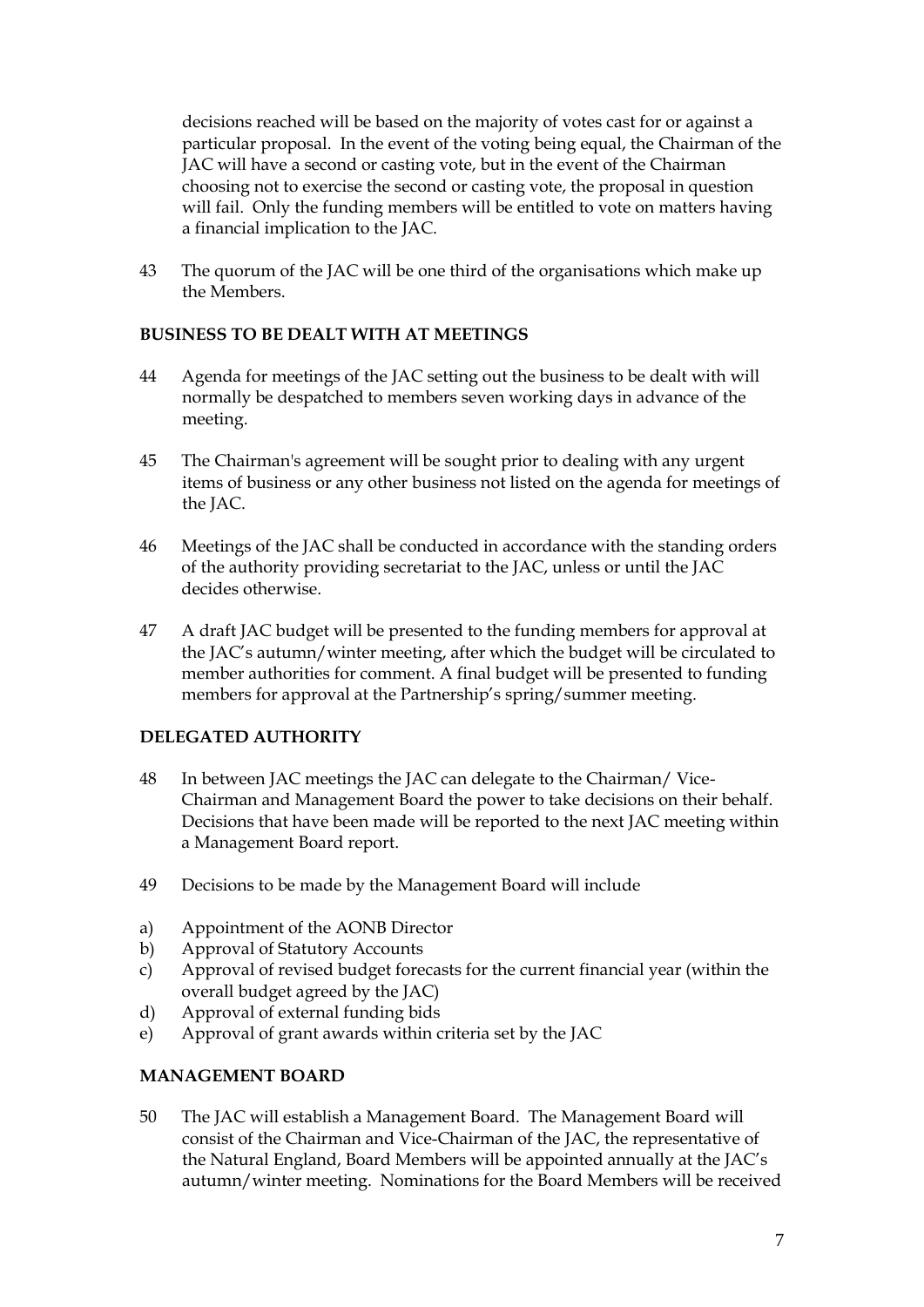by the JAC secretariat at least three weeks before the JAC meeting. The AONB Director and Chairman of Officers Policy Group will be non-voting members of the Management Board.

- 51 The Management Board will assist with the Unit's work between meetings. The Management Board will be accountable to the JAC and will report back to the JAC.
- 52 Terms of reference of the Management Board will be agreed by the JAC.

# **THE AONB STAFF**

- 53 The JAC will recommend and approve the appointment of an officer for the AONB ("the AONB Director") subject to funding availability. The relationship between the AONB Director and JAC is set out in Annexe III. The JAC may also recommend the appointment of other staff as part of a planned programme of work and to undertake specific functions determined by the JAC. The current functions of the JAC's staff Unit are set out in Annexe III**.** The JAC should ensure a current business plan defines the work programme of the staff unit. From time to time, secondments will be sought from member organisations in order to undertake a defined task, or role, for a specific period of time.
- 54 The AONB Director and any associated staff will be employed by the host authority .

# **FINANCE**

- 55 The funding requirement of the JAC will form part of a three year rolling business plan. The plan will be reviewed and a revised budget submitted to the JAC annually. The budget will be prepared by the AONB Director with advice from the Treasurer.
- 56 The contributions to 'core' costs will be made primarily by the funding Members. Other organisations may be willing from time to time to provide funding or assistance in kind. The memorandum of agreement will refer to the current funding formula.
- 57 The budget will make sufficient provision to cover:
- a) costs of the staff unit and any other staff employed on the JAC's behalf. (Such costs to include salaries, pensions, national insurance, travel and subsistence, training and recruitment.)
- b) financial, personnel and IT support
- *c)* accommodation, office running costs and other associated operational expenses
- d) costs associated with publicising and promoting the work of the JAC
- e) costs of operating the JAC including secretariat support and;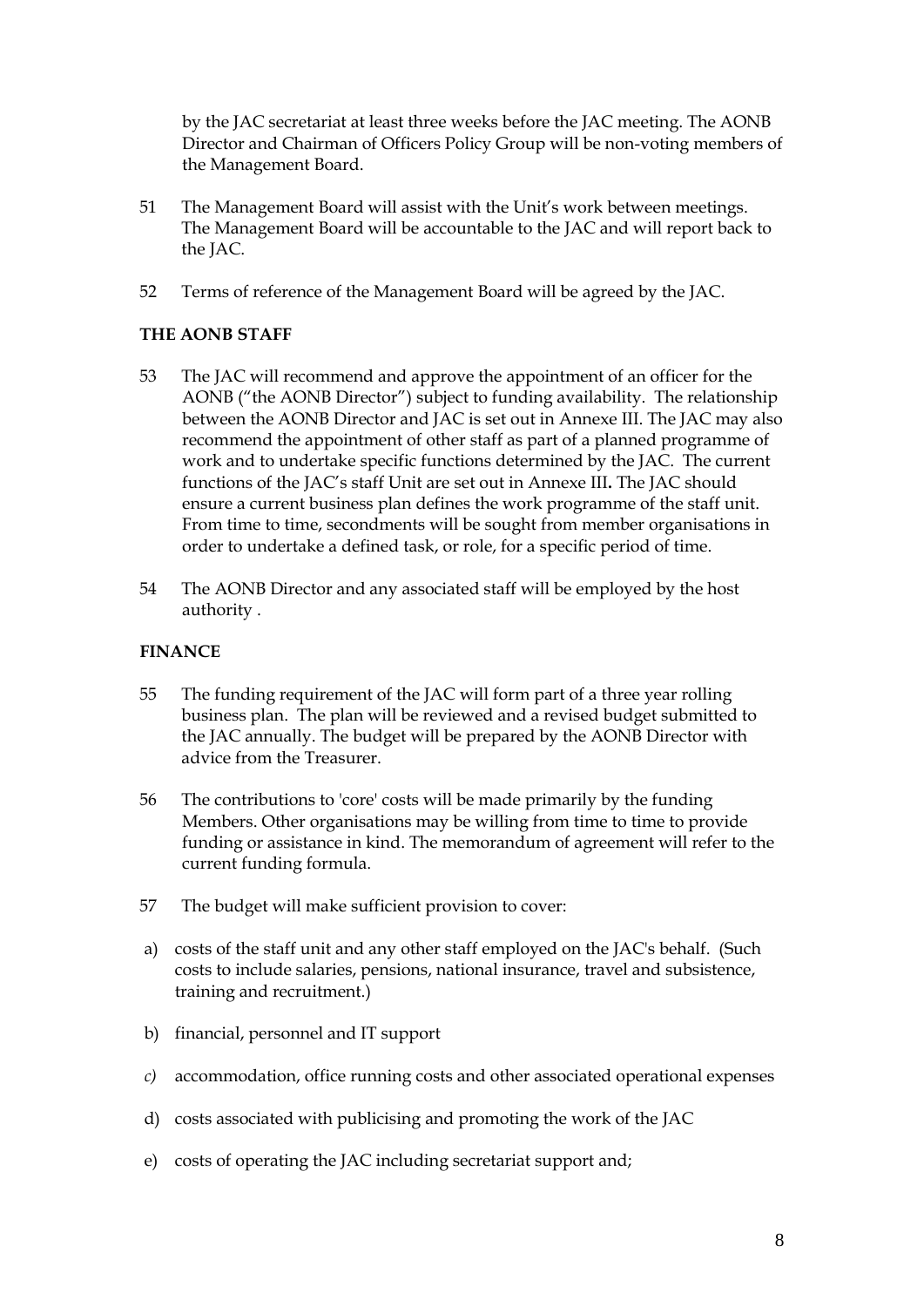- f) the costs of any other projects and activities to be undertaken during the year for which the JAC's approval has been given.
- 58 The contribution sought from the Constituent Bodies will be based on the previous financial year, updated to take account of the current rate of inflation. Additional income to undertake specific projects will be sought through grant, sponsorship, lottery funding or other sources.
- 59 Non-funding local authority bodies eligible for JAC membership will be approached annually for an appropriate contribution.
- 60 Any overspend/underspend remaining in the JAC's account at the end of a financial year shall be carried forward into the next financial year.
- 61 The JAC or the AONB Director shall, within the budget limits agreed in advance and in accordance with any conditions imposed by grant-giving bodies, be authorised to approve expenditure within the JAC's terms of reference, and to apply for grants, sponsorship, lottery funding or any other source of income. Continuing efforts will be made by all members of the JAC to identify and secure funding from a wide range of sources.
- 62 The JAC Treasurer, in consultation with the AONB Director will prepare an annual statement of accounts for the previous financial year, for the JAC's approval. The JAC Treasurer will also be responsible for providing financial information in response to any reasonable request from any of the Constituent Bodies making a financial contribution.
- 63 Financial and administration services will be reviewed and agreed every three years and will be an operational cost of the JAC.

*East Sussex County Council currently provide treasurer support.*

### **MEMORANDUM OF AGREEMENT**

64 In order to secure continuity and stability to the arrangements the Core Members will subscribe to a memorandum of agreement with Natural England which will commit them to support over a six year period which will include a three year review and a rolling renewal.

### **REVIEW**

65 The funding arrangements and the constitution for the JAC will be reviewed every three years at the time the memorandum of agreement is reviewed.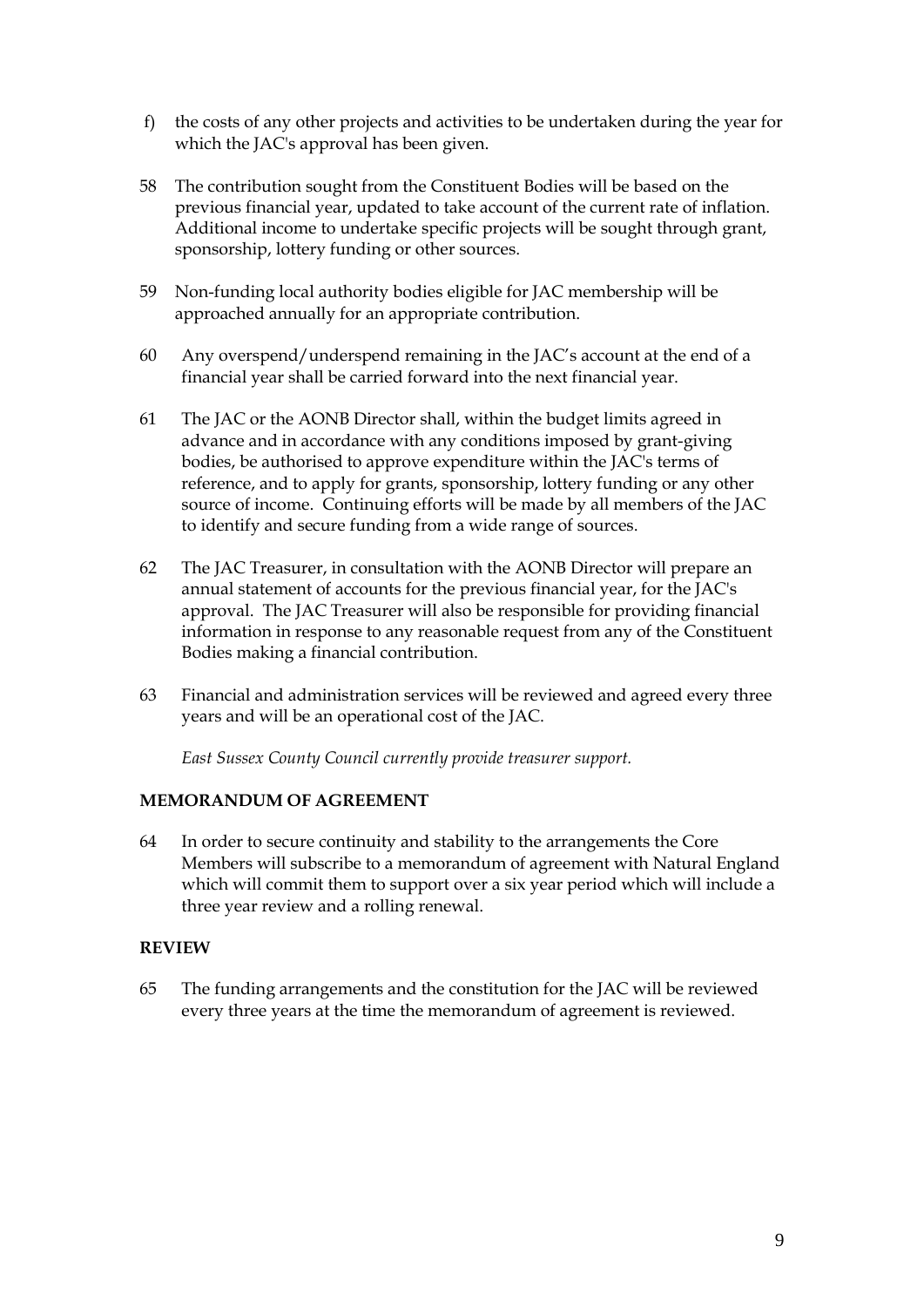### **TERMS OF REFERENCE FOR THE HIGH WEALD AONB MANAGEMENT BOARD**

### **Adopted by the High Weald AONB Joint Advisory Committee on 15th July 2005**

- 1 The High Weald AONB Management Board will be the operational arm of the High Weald AONB Joint Advisory Committee (JAC). The Board will comprise the following members:
	- Chairman of the JAC
	- Vice-Chairman of the JAC
	- 1 representative of Natural England
	- 4 members of the JAC
	- Chairman of the Officers' working group (non voting)
	- The AONB Director (non voting)
- 2 The Board will be appointed annually by the JAC at the JAC's autumn/winter meeting. Nominations for the Group Members should be received by the JAC secretariat at least three weeks before the JAC meeting.
- 3 The Management Board will assist the JAC's work between JAC meetings. The Management Board will be accountable to the JAC and will report back to the JAC. The specific roles of the Management Board will be as follows.
	- To advise the AONB Officer on the priorities of the JAC and partner authorities
	- To enable integration between JAC activities with the priorities and programmes of other organisations and agencies
	- To advise on the production, review and monitoring of the AONB management plan and 3-year business plan
	- To approve the Statutory Accounts
	- To set up working groups or other appropriate mechanisms to discuss and deliver management plan and JAC business plan objectives
	- To monitor progress on specific pieces of work, including the progress of working groups and other agencies
	- To consider and advise on risks associated with project contracts
	- To advise on funding allocations, grant administration and funding bids
	- To agree external grant awards
	- To oversee the work of the staff unit
	- To alert the JAC to issues arising from the implementation of the AONB Management Plan and three-year business plan
	- To advise host authority on annual forward targets for AONB Officer
	- To advise the JAC on Non-funding Member appointments
	- Appoint Presidents and Patrons for the AONB.
- 4 With the agreement of the Management Board, Members of the Board may take on specific roles.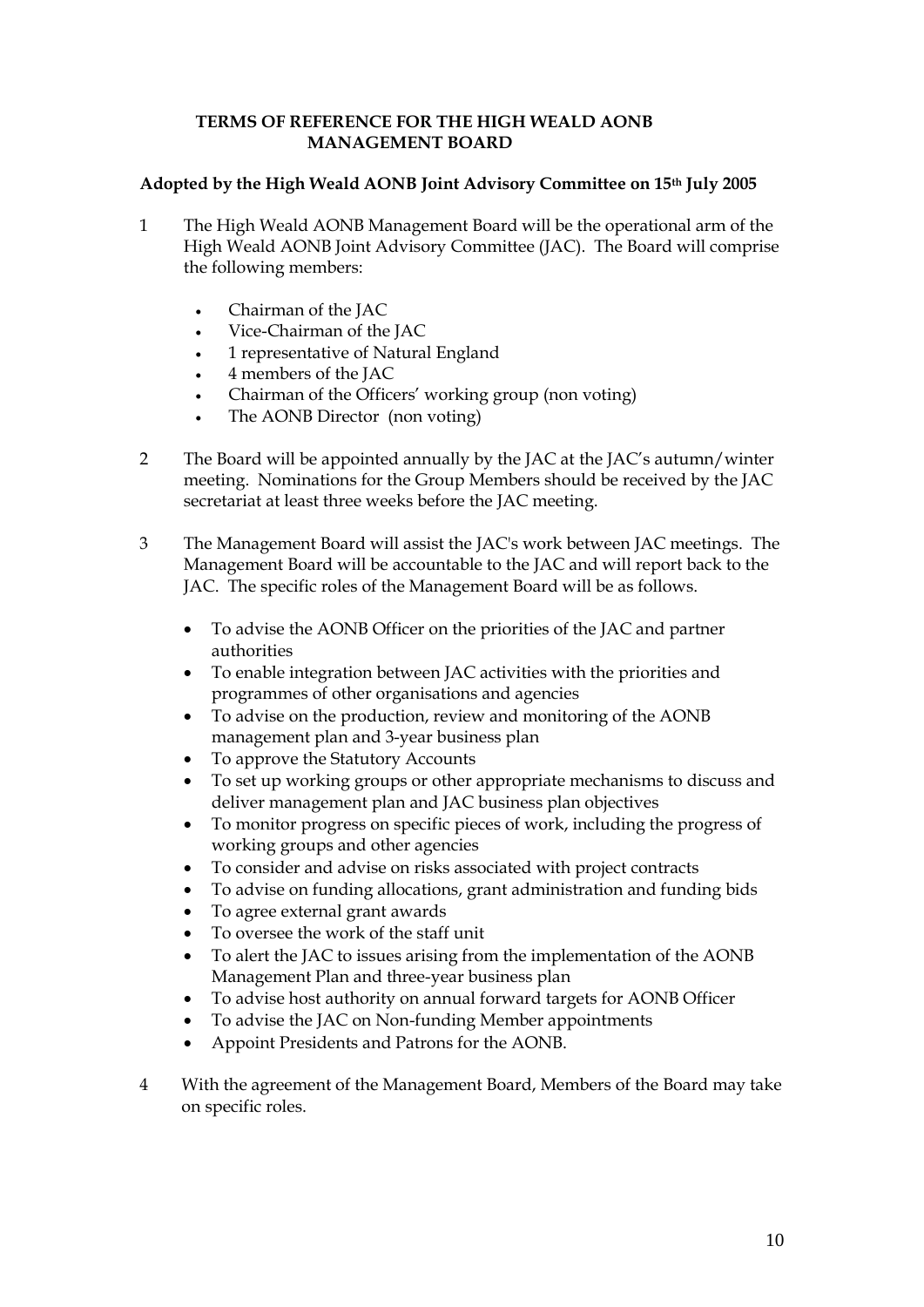- 5 The Management Board will normally meet 2 3 times a year, and as and when necessary. The Chairman of the Management Board will be able to convene urgent meetings as appropriate and as necessary.
- 6 The Management Board can co-opt other individuals as and when necessary to provide expertise. These 'advisors' will not have voting rights.

### **DECISION MAKING**

- 7 Wherever possible, decisions made by the management group will be by means of consensus. In the event of a vote being necessary, voting will be by a show of hands and decisions reached will be based on the majority of votes cast for or against a particular proposal. In the event of the voting being equal, the Chairman of the Group will have a second or casting vote, but in the event of the Chairman choosing not to exercise the second or casting vote, the proposal in question will fail. All core members will be entitled to vote on matters having a financial implication to the JAC.
- 8 The quorum of the Management Board will be four voting members to include the Chairman or Vice-Chairman.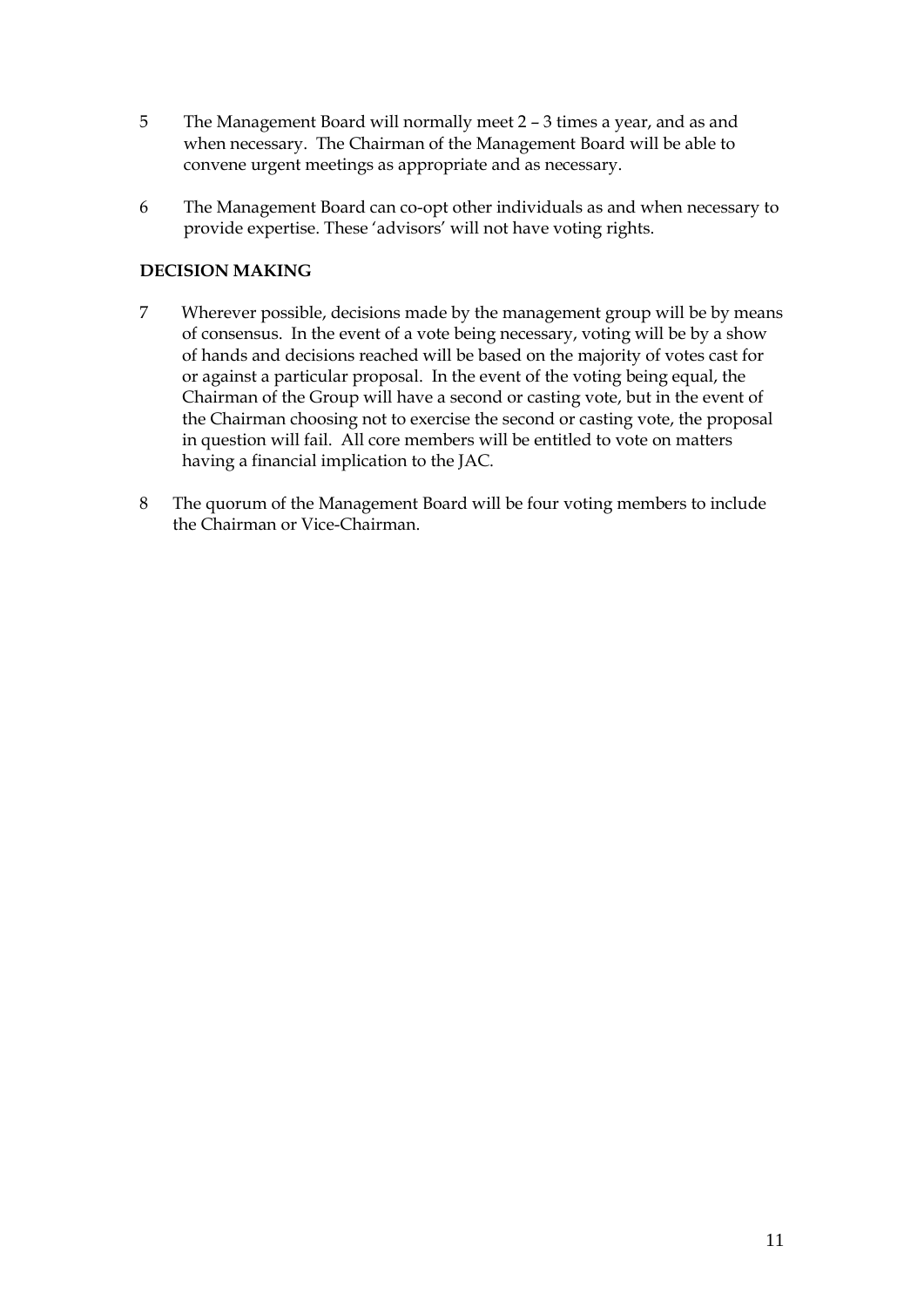### **TERMS OF REFERENCE FOR THE HIGH WEALD AONB OFFICER'S STEERING GROUP**

- 1. An Officers' Steering Group (OSG), comprising officers of the Joint Advisory Committee (JAC) core membership will provide the JAC with professional advice in relation to its terms of reference, core budget, business strategy and the preparation and delivery of the statutory AONB Management Plan. The cost of providing such advice will be borne by the organisations represented on the Group.
- 2. The chairman of the OSG will be nominated from within the Group. The chairman's role is to provide advice to the JAC on behalf of the OSG.
- 3. The group may invite contributions from other organisations/individuals on specific aspects of the work of the JAC, as considered appropriate.
- 4. The OSG will normally meet twice per year, prior to each meeting of the JAC. Notes of the meeting will be taken and any decisions minuted. Where votes are taken on any particular matter these will be recorded within the minutes. NB - at the request of the JAC these minutes will be attached to JAC agendas.
- 5. The functions of the OSG are to:
	- a) to provide professional and technical advice and support to the JAC/ Management Board on protocols and practices adopted by the Unit and its constituent Local Authority partners to promote liaison and cooperation between Local Authorities on matters relevant to the AONB.
	- b) identify management issues of importance in the AONB
	- c) develop policy and research recommendations to the JAC
	- d) advise on the preparation, review and adoption of the statutory AONB Management Plan
	- e) co-ordinate the work of local authority partners to deliver the management plan.
	- f) act as a sounding board for the AONB Unit on local authority issues, advice on JAC terms of reference, core budget and the business strategy.
- 6. Wherever possible, decisions made by the officer steering group will be by means of consensus. In the event of a vote being necessary, voting will be by a show of hands and decisions reached will be based on the majority of votes cast for or against a particular proposal. In the event of the voting being equal, the Chairman of the Group will have a second or casting vote, but in the event of the Chairman choosing not to exercise the second or casting vote, the proposal in question will fail.
- 7. Members of the OSG shall be appointed by their local authority and be able to:
	- a) represent the interests of the whole authority in relation to AONB management policy,
	- b) to liaise with elected members,
	- c) have budgetary responsibility for partnership contributions within their own Authority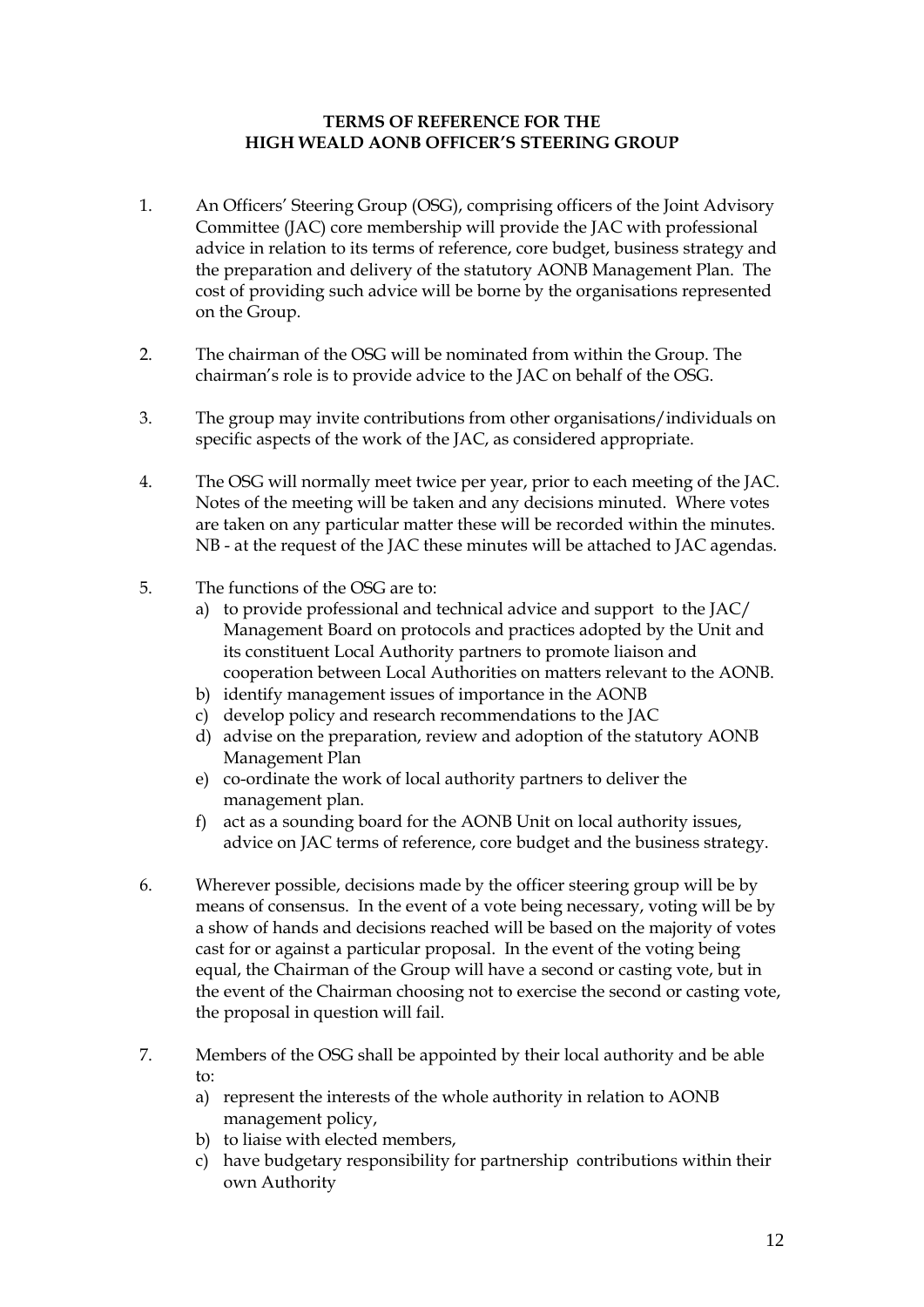- d) develop a broad awareness and understanding of the High Weald AONB
- e) promote the AONB Management Plan within their authority
- f) act as a point of liaison with other officers in their authority on AONB issues
- g) provide advice to the JAC on the alignment of the AONB management Plan with wider Corporate plans, Core Strategies and Community Strategies.

March 2010

### **PRESIDENTS AND PATRONS**

The role of the President/Patrons will depend on Joint Advisory Committee needs and the interests of the appointee(s). The tasks likely to be performed by the President or Patrons are to:

- Attend meetings and publicity events where issues relating to the High Weald are discussed.
- Represent the High Weald in the national and regional arena, for example at national conferences and at the Association of AONBs.
- Present the views of the High Weald Joint Advisory Committee to the media.
- Provide informed comment on topical issues of relevance to the High Weald.
- Attend meetings of the JAC as a co-opted member.

# **HIGH WEALD AONB UNIT**

# **Adopted by the Joint Advisory Committee on 15th July 2005**

### Role of AONB Director

- 1. The AONB Director will be appointed by the Chairman/Vice-Chairman (on behalf of JAC) and employed by the host authority.
- 2. The Director's main role will be to advise the JAC on delivery of AONB objectives including the preparation, review and monitoring of the AONB management plan and direct the work of the staff unit to achieve JAC business plan targets.
- 3. The Director shall report to the JAC and be a non-voting member of the management board.
- 4. Annual performance management of the AONB Director will be carried out by the host authority who shall seek input from the management group on the AONB Director's annual targets.

### Role of the AONB Unit

The role of the AONB Unit is based on the core functions that have been defined for all AONB Units by the Countryside Agency. The functions are set out in the High Weald Memorandum of Agreement (MOA).